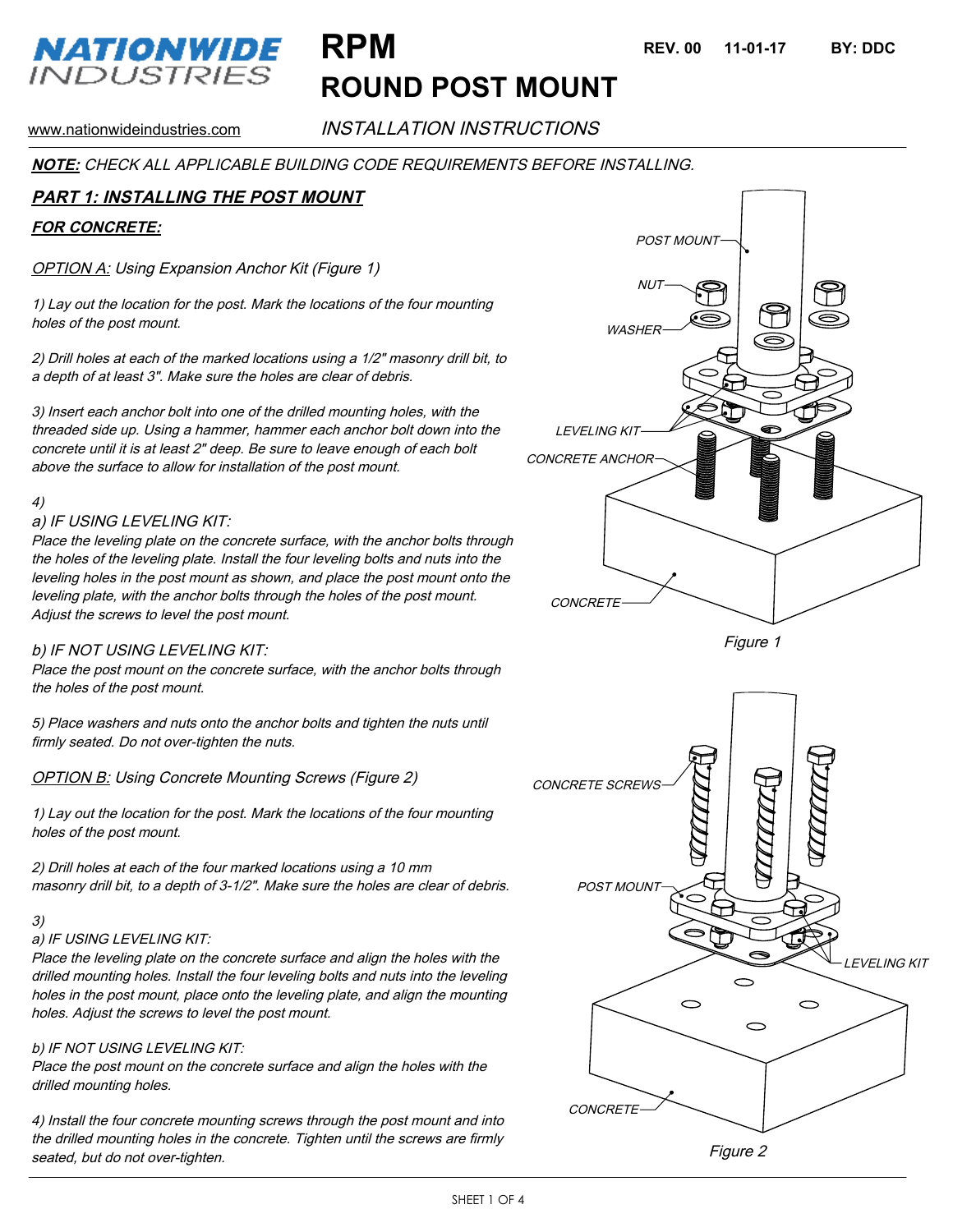

## **ROUND POST MOUNT**

www.nationwideindustries.com **INSTALLATION INSTRUCTIONS** 

## **PART 1: INSTALLING THE POST MOUNT (CONTINUED)**

## **FOR WOOD:**

Using Wood Mounting Kit (Figure 3)

1) Lay out the location for the post.

2) Install appropriate wood support blocking under the mounting location.

3) Mark the locations of the four mounting holes of the post mount. Drill holes at each of the marked locations through the deck and blocking using a 7/16" drill bit. Make sure the holes are clear of debris.

4) Place one of the post mounting plates on the deck surface and align the holes with the drilled mounting holes.

#### 5)

### a) IF USING LEVELING KIT:

Place the leveling plate on the post mounting plate from step 4 and align the holes with the drilled mounting holes. Install the four leveling bolts and nuts into the leveling holes in the post mount as shown, place onto the leveling plate, and align the mounting holes. Adjust the screws to level the post mount (Figure 3).

## b) IF NOT USING LEVELING KIT:

Place the post mount on the post mounting plate from step 4 and align the holes with the drilled mounting holes (Figure 4).

6) Install the four mounting bolts and washers through the post mount and into the holes through the deck and blocking.

7) From underneath the blocking, place the remaining post mounting plate over the ends of the mounting bolts. Use either the centered or offset holes depending on the current application (in-line or corner). Secure with washers and nuts.

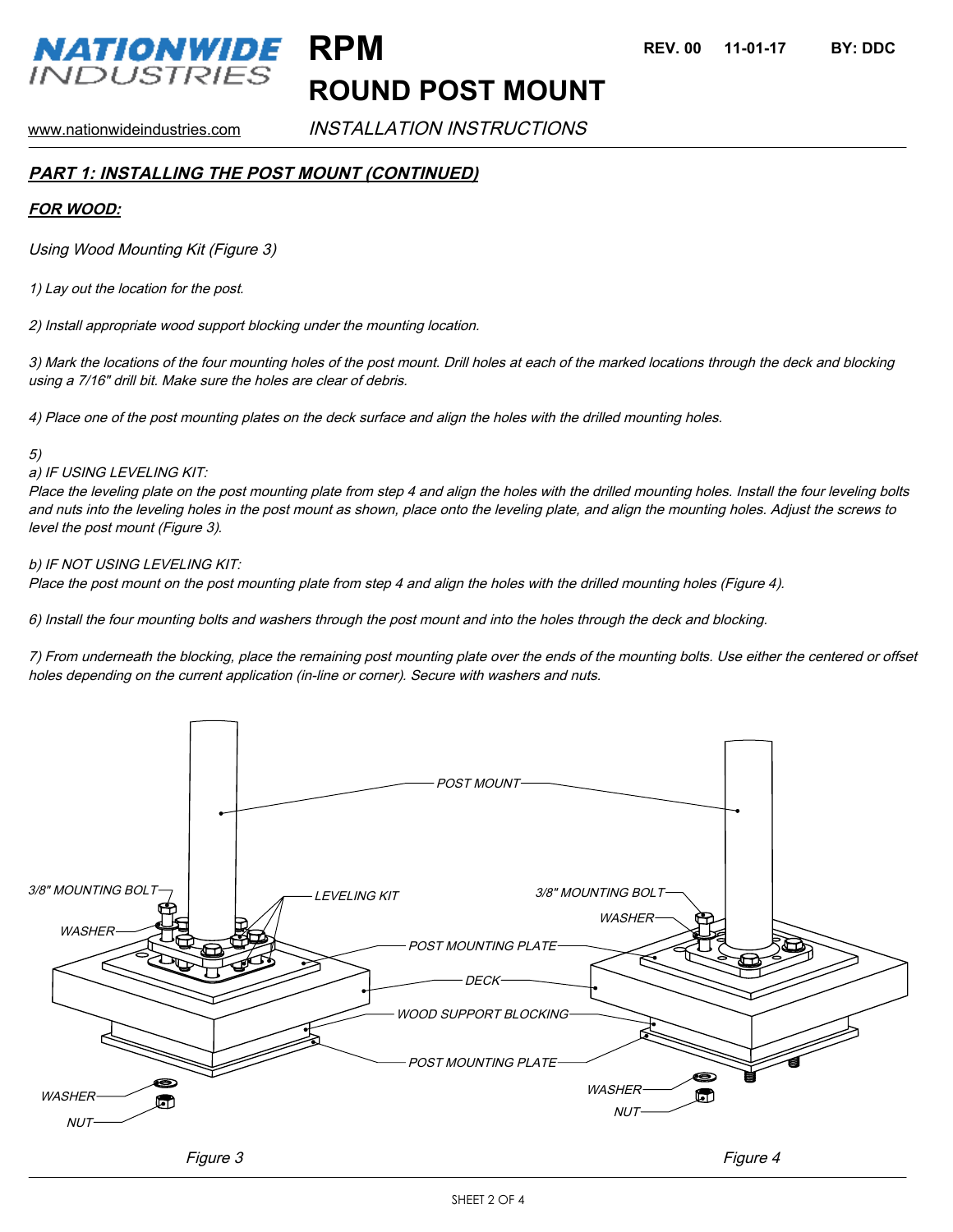

# **ROUND POST MOUNT**

www.nationwideindustries.com **INSTALLATION INSTRUCTIONS** 

## **PART 2: ATTACHING THE POST TO THE POST MOUNT**

**OPTION A:** Using NW6011/NW6014 Bracket Set

1) Assemble each bracket set as shown in Figure 5A if not using lockclips or Figure 5B if using lockclips. When using lockclips, they should be used on the top bracket set as shown in Figure 6. Leave the nuts loose so that the bracket sets may fit onto the post mount.

2) Install the bracket sets at the locations shown in Figure 6. This should be done by sliding each bracket set down onto the post mount, locating it at the appropriate height and orientation, and tightening the nuts until secured.

3) The post mount is now ready to receive the post profile.











Figure 6